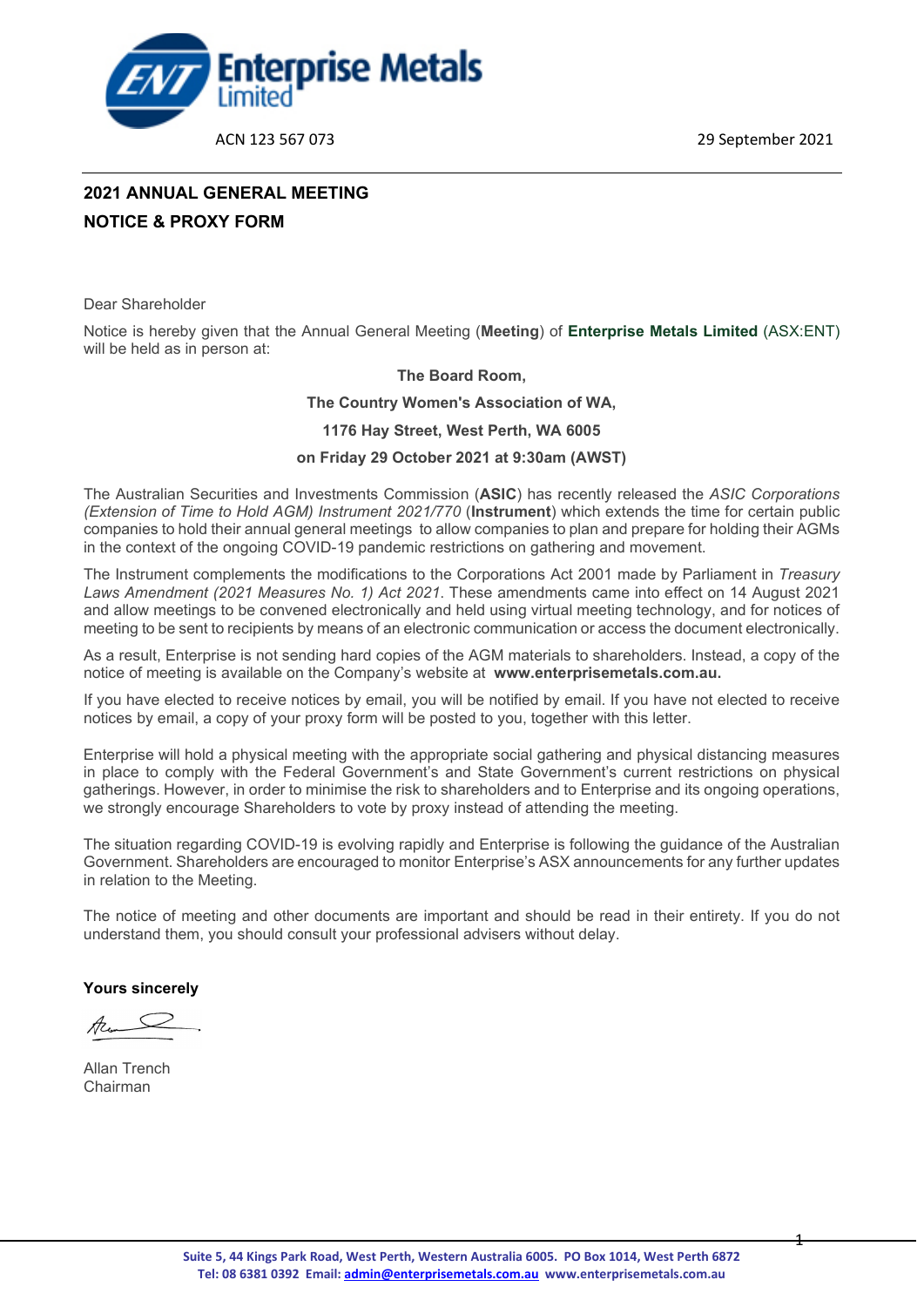### **ENTERPRISE METALS LIMITED**

### **ACN 123 567 073**

### **NOTICE OF ANNUAL GENERAL MEETING**

**TIME**: 9:30am (WST)

**DATE**: Friday, 29 October 2021

**PLACE**: The Board Room, The Country Women's Association of WA, 1176 Hay St. West Perth, WA 6005

**This Notice of Annual General Meeting should be read in its entirety. If Shareholders are in doubt as to how they should vote, they should seek advice from their professional advisers prior to voting.**

**Should you wish to discuss the matters in this Notice of Annual General Meeting please do not hesitate to contact the Company Secretary on +61 8 6381 0392.**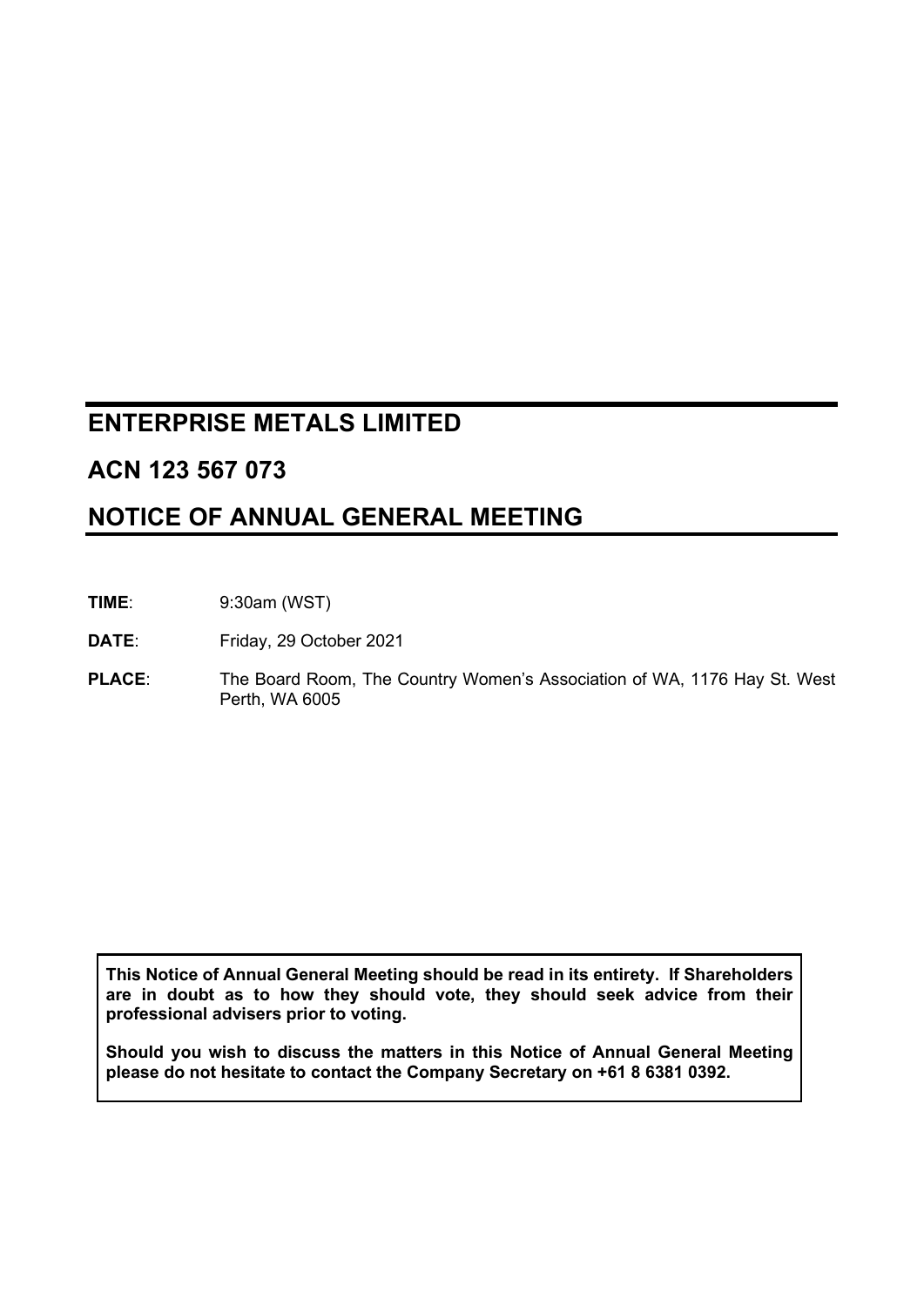### **ENTERPRISE METALS LIMITED ACN 123 567 073 NOTICE OF ANNUAL GENERAL MEETING**

Notice is hereby given that the Annual General Meeting of the Shareholders of Enterprise Metals Limited ("Enterprise" or "the Company") will be held as follows:

- **TIME: 9:30am (WST)**
- **DATE: Friday , 29 October 2021**

#### **LOCATION: The Board Room, The Country Women's Association of WA, 1176 Hay St. West Perth, WA 6005**

Words and phrases used in the Resolutions are defined in Section 6 of the accompanying Explanatory Memorandum and these words and phrases have the same meaning in this Notice of Annual General Meeting as defined in the Explanatory Memorandum.

#### **AGENDA**

#### **ORDINARY BUSINESS**

#### **Financial Statements and Reports**

To receive and consider the annual financial report of the Company for the financial year ended 30 June 2021 including the declaration of the Directors, the Directors' report, the Remuneration Report and the auditor's report.

#### **Resolution 1 - Adoption of Remuneration Report**

To consider and, if thought fit, to pass, the following resolution as a **non-binding** resolution:

#### **"That, for the purpose of section 250R(2) of the Corporations Act, approval is given for the adoption of the Remuneration Report as contained in the Company's annual financial report for the financial year ended 30 June 2021."**

*Note: Pursuant to section 250R(3) of the Corporations Act, the vote on this Resolution is advisory only and does not bind the Directors or the Company.*

#### **Voting Exclusion Statement**

A vote on this Resolution must not be cast (in any capacity) by or on behalf of any of the following persons:

- (a) a member of the Key Management Personnel, details of whose remuneration are included in the Remuneration Report; or
- (b) a Closely Related Party of such a member.

However, a person described above may vote on this Resolution if:

- (a) the person is acting as proxy and the proxy form specifies how the proxy is to vote, and the vote is not cast on behalf of a person who is otherwise excluded from voting on this Resolution as described in su paragraphs (a) or (b) above; or
- (b) the person is the chair of the Annual General Meeting voting an undirected proxy which expressly authorises the chair to vote the proxy on a resolution connected with the remuneration of a member of Key Management Personnel.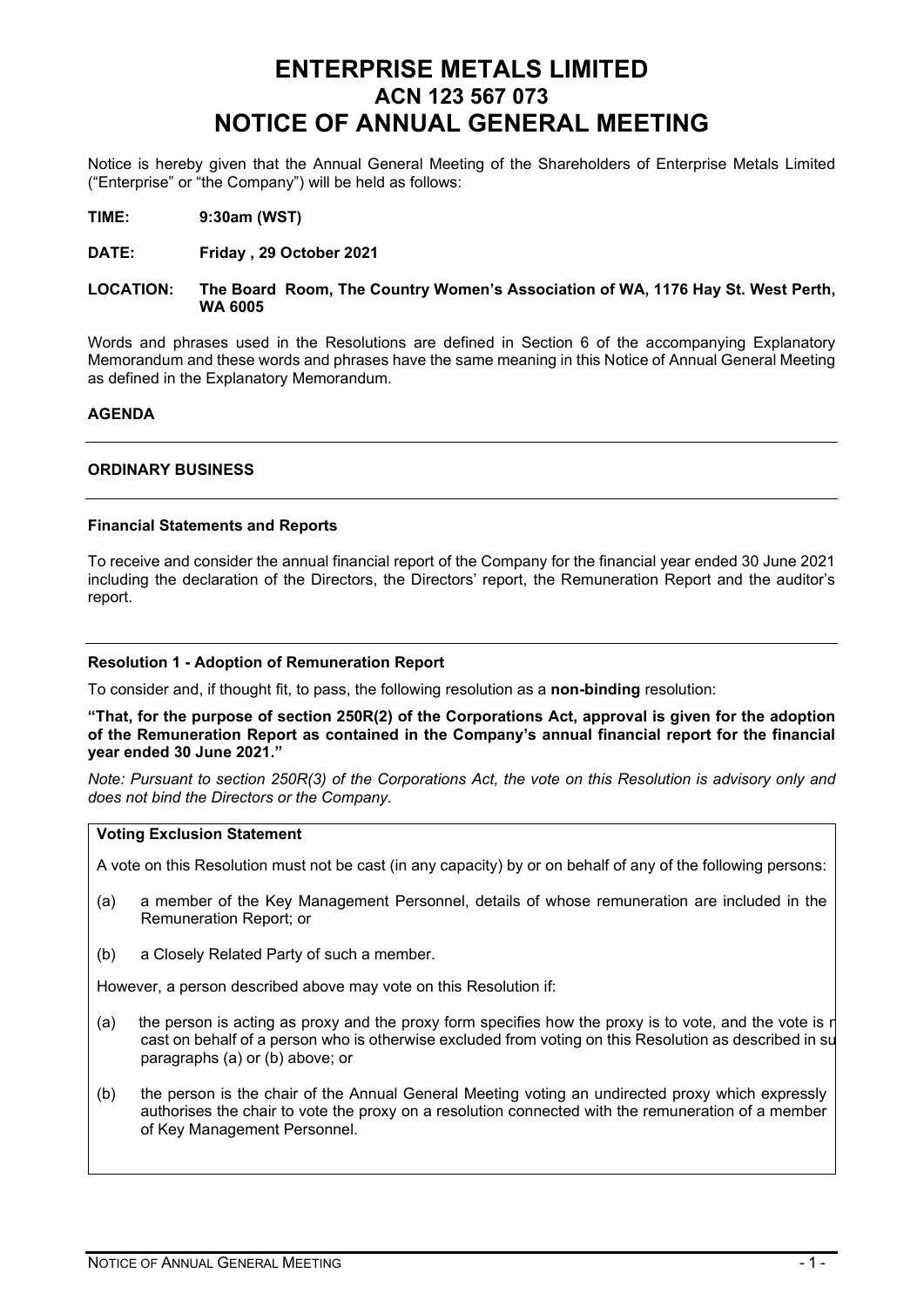#### **Resolution 2 - Re-election of Director – Mr Dermot Ryan**

To consider and, if thought fit, to pass, the following resolution as an **ordinary resolution:**

**"That Mr Dermot Ryan, a Director of the Company who retires by rotation in accordance with clause 13.2 of the Company's Constitution and Listing Rule 14.4 and, being eligible, offers himself for reelection, be re-elected as a Director of the Company."**

#### **Resolution 3 – Approval of 10% Placement Capacity**

To consider and, if thought fit, to pass the following as a **special resolution**:

**"That, for the purposes of Listing Rule 7.1A and for all other purposes, approval is given for the Company to issue up to that number of Equity Securities equal to 10% of the issued capital of the Company at the time of issue, calculated in accordance with the formula prescribed in ASX Listing Rule 7.1A.2 and otherwise on the terms and conditions set out in the Explanatory Memorandum."**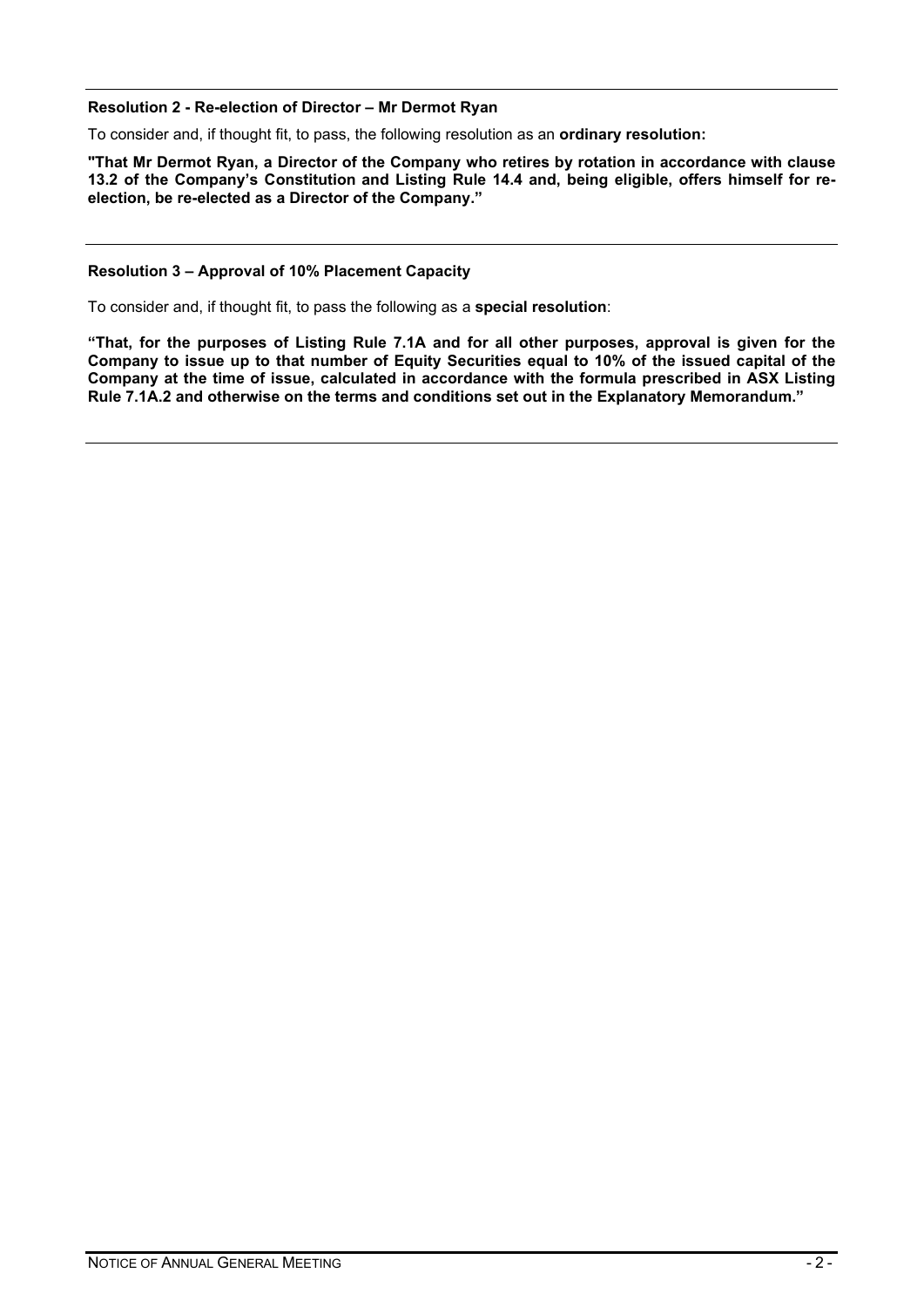#### **EXPLANATORY MEMORANDUM**

Shareholders are referred to the Explanatory Memorandum accompanying and forming part of this Notice of Annual General Meeting for further explanation of the Resolutions.

#### **PROXIES**

Members are encouraged to attend the meeting, but if you are unable to attend the meeting, we encourage you to complete and return the enclosed Proxy Form.

In accordance with section 249L of the Corporations Act, Shareholders are advised that:

- each Shareholder has the right to appoint a proxy;
- the proxy need not be a Shareholder of the Company; and
- a Shareholder who is entitled to cast two or more votes may appoint two proxies and may specify the proportion or number of votes each proxy is appointed to exercise.

To vote by proxy, please complete and sign the enclosed Proxy Form and return by:

- Mail to: Automic C/- GPO Box 5193, Sydney NSW 2001
- By hand to: Automic C/- Level 5, 126 Phillip Street, Sydney NSW 2000

To be effective, a Proxy Form and, if the Proxy Form is signed by the shareholder's attorney, the authority under which the appointment is signed (or a certified copy of that authority) must be received by the Company not later than 48 hours before the time specified for the commencement of the Annual General Meeting.

#### **CORPORATE REPRESENTATIVES**

A body corporate that is a Shareholder, or which has been appointed as proxy, may appoint an individual to act as its representative at the Annual General Meeting. The appointment must comply with the requirements of section 250D of the Corporations Act. The representative should bring to the meeting evidence of his or her appointment, including any authority under which it is signed, unless it has previously been given to the Company.

#### **DATE FOR DETERMINING HOLDERS OF SHARES**

In accordance with Regulation 7.11.37 of the *Corporations Regulations 2001* (Cth), the Directors have set a date to determine the identity of those entitled to attend and vote at the Annual General Meeting. For the purposes of determining voting entitlements at the Annual General Meeting, Shares will be taken to be held by the persons who are registered as holding at 4:00pm (WST) on 27 October 2021. Accordingly, transactions registered after that time will be disregarded in determining entitlements to attend and vote at the Annual General Meeting.

Dated this 29 September 2021

By order of the Board

Graeme Smith Company Secretary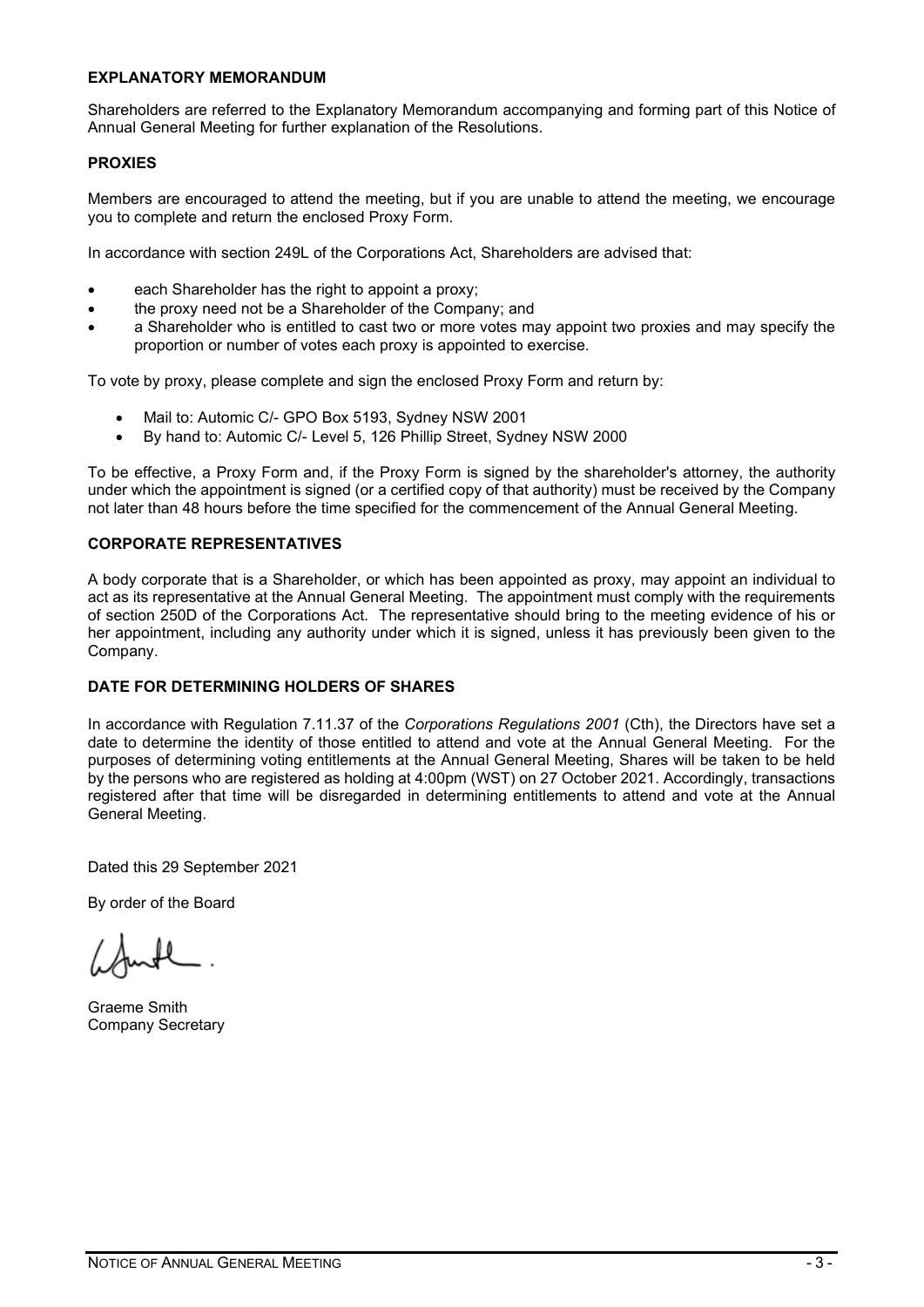### **ENTERPRISE METALS LIMITED ACN 123 567 073**

### **EXPLANATORY MEMORANDUM TO SHAREHOLDERS**

#### **1. ACTION TO BE TAKEN BY SHAREHOLDERS**

This Explanatory Memorandum sets out information about the Resolutions to be considered by the Shareholders at the Annual General Meeting. Defined terms used in this Explanatory Memorandum are set out in Section 10. Accompanying this Explanatory Memorandum is the Notice of Annual General Meeting convening the Annual General Meeting and a Proxy Form.

Shareholders are encouraged to attend and vote on the Resolutions to be put to the Annual General Meeting. If a Shareholder is not able to attend and vote at the Annual General Meeting, the Shareholder may complete the Proxy Form and return it not later than 48 hours before the time specified for the commencement of the Annual General Meeting.

#### **2. ANNUAL FINANCIAL REPORTS**

The Corporations Act requires the Company's financial statements and reports of the Directors and of the auditor for the year ended 30 June 2021 to be laid before the Annual General Meeting. The financial statements and the reports of the Directors and of the auditor are contained in the Company's 2021 Annual Report, a copy of which is available on the Company's website at www.enterprisemetals.com.au.

Whilst no Resolution is required in relation to this item, Shareholders should consider the documents and raise any matters of interest with the Directors when this item is being considered.

A representative from the Company's auditors will be invited to the meeting and Shareholders will have an opportunity to ask the auditor questions in relation to the conduct of the audit, the auditor's report, the Company's accounting policies and the independence of the auditor.

#### **3. RESOLUTION 1: ADOPTION OF REMUNERATION REPORT**

The Remuneration Report is required to be considered for adoption in accordance with section 250R of the Corporations Act. The Remuneration Report sets out the Company's remuneration arrangements for the Directors and senior management of the Company. The Remuneration Report is part of the Directors' Report contained in the annual financial report of the Company for the financial year ending 30 June 2021.

A reasonable opportunity will be given for the discussion of the Remuneration Report at the Annual General Meeting. Shareholders should note that the vote on this Resolution is advisory only and does not bind the Company or the Directors.

The Company's Shareholders have approved the Remuneration Report at each previous annual general meeting.

The Chairman intends to exercise all undirected proxies in favour of Resolution 1. If the Chairman of the Annual General Meeting is appointed as your proxy and you have not specified the way the Chairman is to vote on Resolution 1, by signing and returning the Proxy Form, the Shareholder is considered to have provided the Chairman with an express authorisation for the Chairman to vote the proxy in accordance with the Chairman's intention.

#### **4. RESOLUTION 2: RE-ELECTION OF DIRECTOR – MR DERMOT RYAN**

#### **4.1 Background**

In accordance with Listing Rule 14.5 and article 7.3(d) of the Constitution, an entity which has directors must hold an election at each annual general meeting.

The Directors to retire at an annual general meeting are those who have been longest in office since their last appointment, but, as between persons who became Directors on the same day, those to retire shall (unless they otherwise agreed amongst themselves) be determined by drawing lots. A Director who retires by rotation under clause 7.3 of the Constitution is eligible for re-election.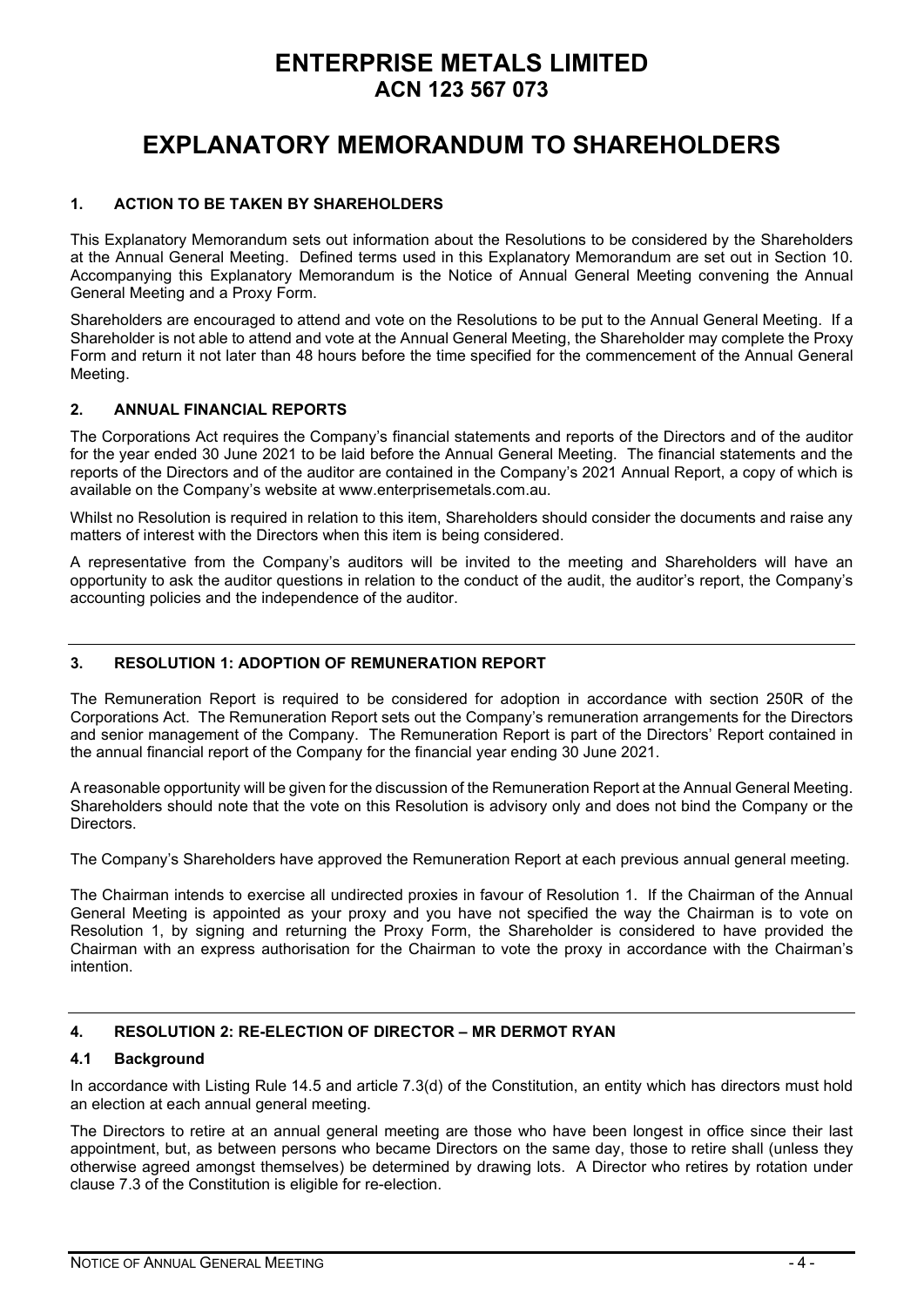In accordance with clause 7.3 of the Constitution and ASX Listing Rule 14.5, Mr Dermot Ryan is required to retire and being eligible for election, offers himself for re-election.

Mr Ryan is a Fellow of the Australasian Institute of Mining and Metallurgy with Chartered Professional (CP) accreditation in the discipline of Geology, a Fellow of the Australian Institute of Geoscientists and is a graduate from Curtin University in Western Australia. He has over 40 years' experience in the discovery of gold, base metals, iron ore, diamond and uranium deposits. He spent 20 years with the CRA (Rio Tinto) group of companies, including ten years as Chief Geologist for CRA Exploration in various parts of Australia and was then GM Exploration for Great Central Mines / Normandy Yandal Operations and Johnsons Well Mining NL (renamed Regis Resources Ltd) in the 5 year period up to 2001. Between 2005 and 2013, Mr Ryan variously occupied the roles of Executive Director, CEO and Non-executive Director of Legend Mining Ltd. Over the past 17 years he has also acted as a mineral exploration consultant to private and public exploration companies in Western Australia.

#### **4.2 Directors' Recommendation**

The Directors (other than Mr Ryan) unanimously support the re-election of Mr Ryan.

#### **5. RESOLUTION 3 – APPROVAL OF 10% PLACEMENT CAPACITY**

#### **5.1 General**

Broadly speaking, and subject to a number of exceptions, Listing Rule 7.1 limits the amount of equity securities that a listed company can issue without the approval of its shareholders over any 12 month period to 15% of the fully paid ordinary securities it had on issue at the start of that period.

Listing Rule 7.1A enables eligible entities to issue Equity Securities up to 10% of its issued share capital through placements over a 12-month period after the annual general meeting at which a resolution for the purpose of Listing Rules 7.1A is passed by special resolution (**10% Placement Facility**). The 10% Placement Facility is in addition to the Company's 15% placement capacity under Listing Rule 7.1.

An eligible entity for the purposes of Listing Rule 7.1A is an entity that is not included in the S&P/ASX 300 Index and has a market capitalisation of \$300 million or less. The Company is an eligible entity.

The Company is now seeking shareholder approval by way of a special resolution to have the ability to issue Equity Securities under the 10% Placement Facility provided for in Listing Rule 7.1A to issue equity securities without shareholder approval.

The exact number of Equity Securities to be issued under the 10% Placement Facility will be determined in accordance with the formula prescribed in Listing Rule 7.1A.2.

The Company may use the 10% Placement Facility to continue its exploration activities at the Sandstone Gold Project, Western Australia and/or to acquire new resource assets or investments.

#### **5.2 Description of Listing Rule 7.1A**

#### **Shareholder approval**

The ability to issue Equity Securities under the 10% Placement Facility is subject to shareholder approval by way of a special resolution at an annual general meeting.

#### **Equity Securities**

Any Equity Securities issued under the 10% Placement Facility must be in the same class as an existing quoted class of Equity Securities of the Company.

The Company, as at the date of the Notice, has on issue one class of quoted Equity Securities being Ordinary Shares.

#### **Listing Rule 7.1 and Listing Rule 7.1A**

The ability of an entity to issue Equity Securities under Listing Rule 7.1A is in addition to the entity's 15% placement capacity under Listing Rule 7.1.

At the date of this Notice, the Company has on issue 573,020,145 Shares.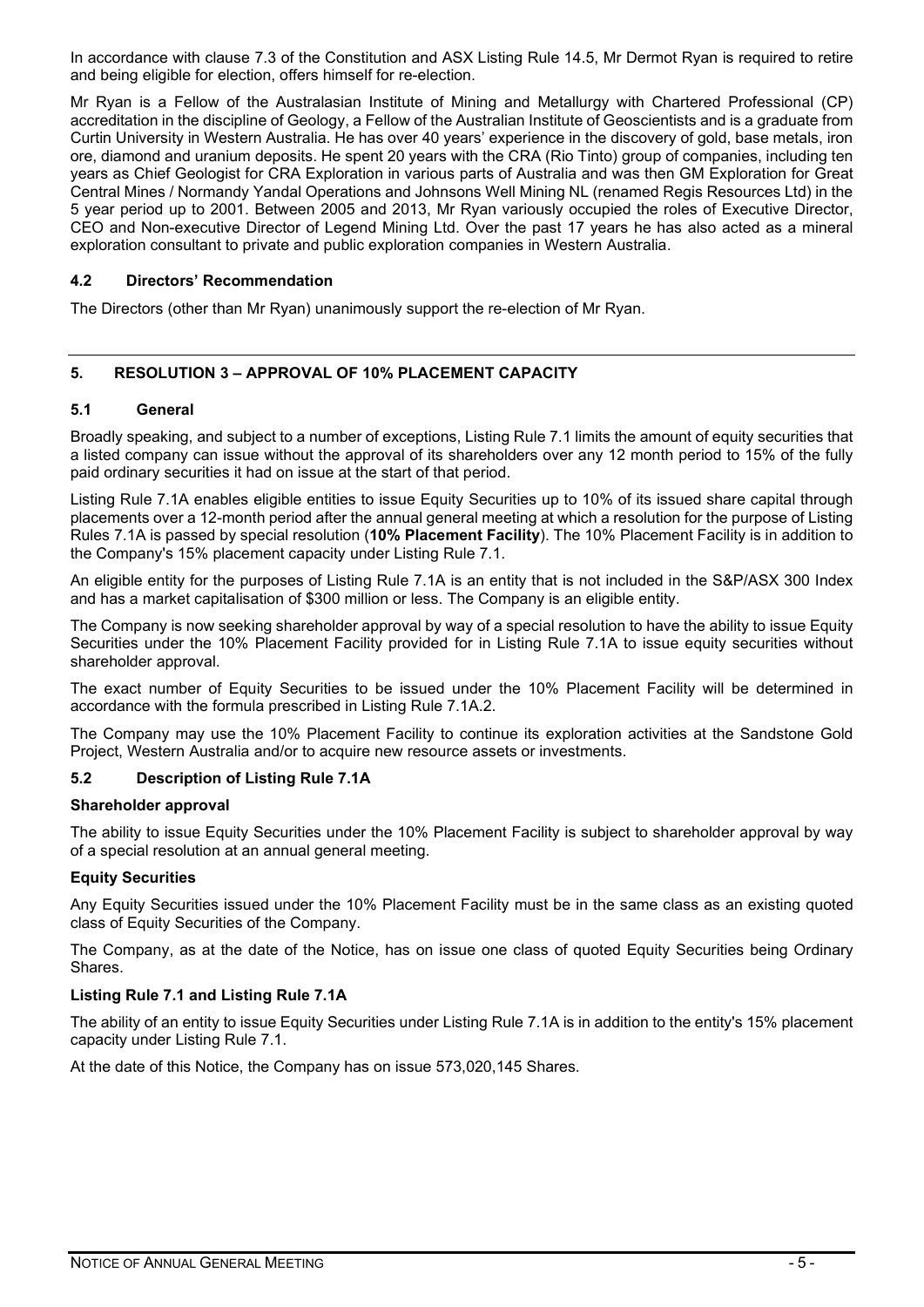Subject to the approval of Resolution 4, the Company will be able to issue a total of:

- (i) 85,953,021 Equity Securities under Listing Rule 7.1; and
- (ii) 57,302,014 quoted Equity Securities under Listing Rule 7.1A.

The actual number of Equity Securities that the Company will have capacity to issue under Listing Rule 7.1A will be calculated at the date of issue of the Equity Securities in accordance with the formula prescribed in Listing Rule 7.1A.2. That formula is:

#### *(A x D) – E*

- A is number of fully paid ordinary securities on issue at the commencement of the relevant period,
	- plus the number of fully paid ordinary securities issued in the relevant period under an exception in rule 7.2 other than exception 9, 16 or 17,
	- plus the number of fully paid ordinary securities issued in the relevant period on the +conversion of convertible securities within rule 7.2 exception 9 where:
		- the convertible securities were issued or agreed to be issued before the commencement of the relevant period; or
		- the issue of, or agreement to issue, the convertible securities was approved, or taken under these rules to have been approved, under rule 7.1 or rule 7.4,
	- plus the number of fully paid ordinary securities issued in the relevant period under an agreement to issue securities within rule 7.2 exception 16 where:
		- the agreement was entered into before the commencement of the relevant period; or
		- the agreement or issue was approved, or taken under these rules to have been approved, under rule 7.1 or rule 7.4,
	- plus the number of any other fully paid ordinary securities issued in the relevant period with approval under rule 7.1 or rule 7.4,

Note: This may include fully paid ordinary securities issued in the relevant period under an agreement to issue securities within rule 7.2 exception 17 where the issue is subsequently approved under rule 7.1.

- plus the number of partly paid ordinary securities that became fully paid in the relevant period,
- less the number of fully paid ordinary securities cancelled in the relevant period.

Note that 'A' is has the same meaning in Listing Rule 7.1 when calculating an entity's 15% placement capacity.

- D is 10%
- E is the number of Equity Securities issued or agreed to be issued under Listing Rule 7.1A.2 in the relevant period where the issue or agreement has not been subsequently approved by the holders of its ordinary securities under rule 7.4; and

"relevant period" has the same meaning as in rule 7.1

#### **10% Placement Period**

Shareholder approval of the 10% Placement Facility under Listing Rule 7.1A is valid from the date of the annual general meeting at which the approval is obtained and expires on the earlier to occur of:

- (i) the date that is 12 months after the date of the annual general meeting at which the approval is obtained;
- (ii) the time and date of the entity's next annual general meeting; or
- (iii) the time and date of the approval by Shareholders of a transaction under Listing Rules 11.1.2 (a significant change to the nature or scale of activities) or 11.2 (disposal of main undertaking) (**10% Placement Period**).

#### **Listing Rule 7.1A**

The effect of Resolution 3 will be to allow the Directors to issue the Equity Securities under Listing Rule 7.1A during the 10% Placement Period without using the Company's 15% placement capacity under Listing Rule 7.1.

Resolution 3 is a special resolution and therefore requires approval of 75% of the votes cast by Shareholders present and eligible to vote (in person, by proxy, by attorney or, in the case of a corporate Shareholder, by a corporate representative).

If Resolution 3 is not passed, the Company will not be able to access the additional 10% capacity to issue equity securities to issue equity securities without shareholder approval provided for in Listing Rule 7.1A and will remain subject to the 15% limit on issuing equity securities without shareholder approval set out in Listing Rule 7.1.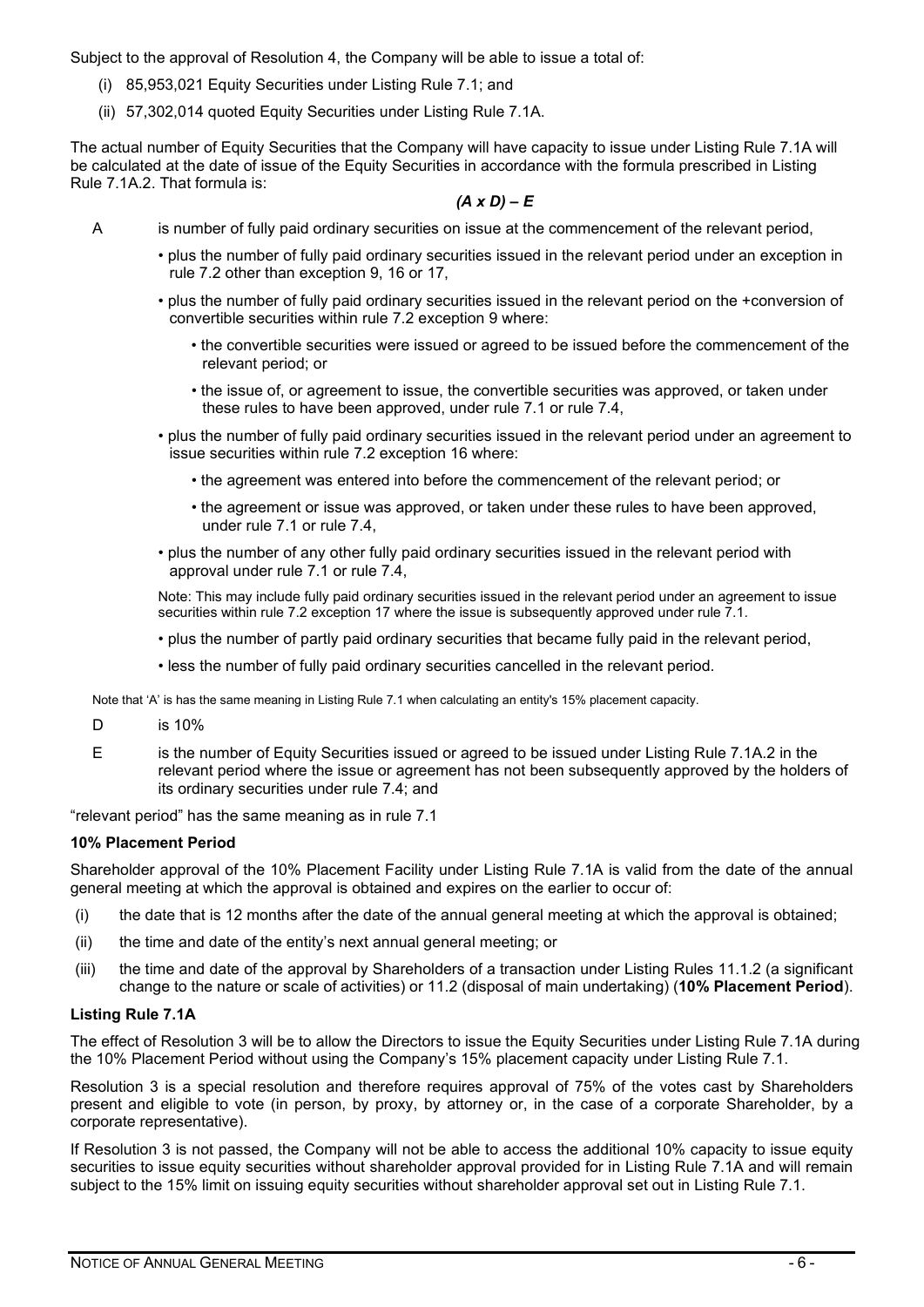#### **5.3 Specific information required by Listing Rule 7.3A**

Pursuant to and in accordance with Listing Rule 7.3A, information is provided in relation to the approval of the 10% Placement Facility as follows:

- (i) Equity Securities will be issued at an issue price of not less than 75% of the VWAP for the Company's Equity Securities over the 15 Trading Days immediately before:
	- (a) the date on which the price at which the Equity Securities are to be issued is agreed by the entity and the recipient of the securities; or
	- (b) if the Equity Securities are not issued within 10 Trading Days of the date in paragraph (a) above, the date on which the Equity Securities are issued.
- (ii) If Resolution 3 is approved by Shareholders and the Company issues Equity Securities under the 10% Placement Facility, the existing Shareholders' voting power in the Company will be diluted as shown in the below table. There is a risk that:
	- (a) the market price for the Company's Equity Securities may be significantly lower on the date of the issue of the Equity Securities than on the date of the Meeting; and
	- (b) the Equity Securities may be issued at a price that is at a discount to the market price for the Company's Equity Securities on the issue date, which may have an effect on the amount of funds raised by the issue of the Equity Securities.
- (iii) The below table shows the dilution of existing Shareholders on the basis of the current market price of Shares and the current number of ordinary securities for variable "A" calculated in accordance with the formula in Listing Rule 7.1A.2 as at the date of this Notice.

The table also shows:

- (a) two examples where variable "A" has increased, by 50% and 100%. Variable "A" is based on the number of ordinary securities the Company has on issue. The number of ordinary securities on issue may increase as a result of issues of ordinary securities that do not require Shareholder approval (for example, a pro rata entitlements issue or scrip issued under a takeover offer) or future specific placements under Listing Rule 7.1 that are approved at a future Shareholders' meeting; and
- (b) two examples of where the issue price of ordinary securities has decreased by 50% and increased by 50% as against the current market price.

| Variable "A" in      |                  |                                          | <b>Dilution</b>                                             |                                           |
|----------------------|------------------|------------------------------------------|-------------------------------------------------------------|-------------------------------------------|
| Listing Rule 7.1A.2  |                  | \$0.0075                                 | \$0.015                                                     | \$0.03                                    |
|                      |                  | 50%<br>decrease in<br><b>Issue Price</b> | <b>Issue</b><br><b>Price/Current</b><br><b>Market Price</b> | 100%<br>increase in<br><b>Issue Price</b> |
| <b>Current</b>       | Number of shares | 57,302,014                               | 57,302,014                                                  | 57,302,014                                |
| 573,020,145 Shares   | Funds raised     | \$429,765                                | \$859,530                                                   | \$1,719,060                               |
| 50% increase         | Number of shares | 85,953,021                               | 85,953,021                                                  | 85,953,021                                |
| 859,530,218 Shares   | Funds raised     | \$644,648                                | \$1,289,295                                                 | \$2,578,591                               |
| 100% increase        | Number of shares | 114,604,029                              | 114,604,029                                                 | 114,604,029                               |
| 1,146,040,290 Shares | Funds raised     | \$859,530                                | \$1,719,060                                                 | \$3,438,121                               |

The table has been prepared on the following assumptions:

- (i) The Company issues the maximum number of Equity Securities available under the 10% Placement Facility.
- (ii) No convertible securities (including any convertible securities issued under the 10% Placement Facility) are exercised into Shares before the date of the issue of the Equity Securities;
- (iii) The 10% voting dilution reflects the aggregate percentage dilution against the issued share capital at the time of issue. This is why the voting dilution is shown in each example as 10%.
- (iv) Resolution 3 is passed and variable "A" in Listing Rule 7.1A.2 is 573,020,145
- (v) The table does not show an example of dilution that may be caused to a particular Shareholder by reason of placements under the 10% Placement Facility, based on that Shareholder's holding at the date of the Meeting.
- (vi) The table shows only the effect of issues of Equity Securities under Listing Rule 7.1A, not under the 15% placement capacity under Listing Rule 7.1.
- (vii) The issue of Equity Securities under the 10% Placement Facility consists only of Shares. If the issue of Equity Securities includes convertible securities, it is assumed that those convertible securities are exercised into Shares for the purpose of calculating the voting dilution effect on existing Shareholders.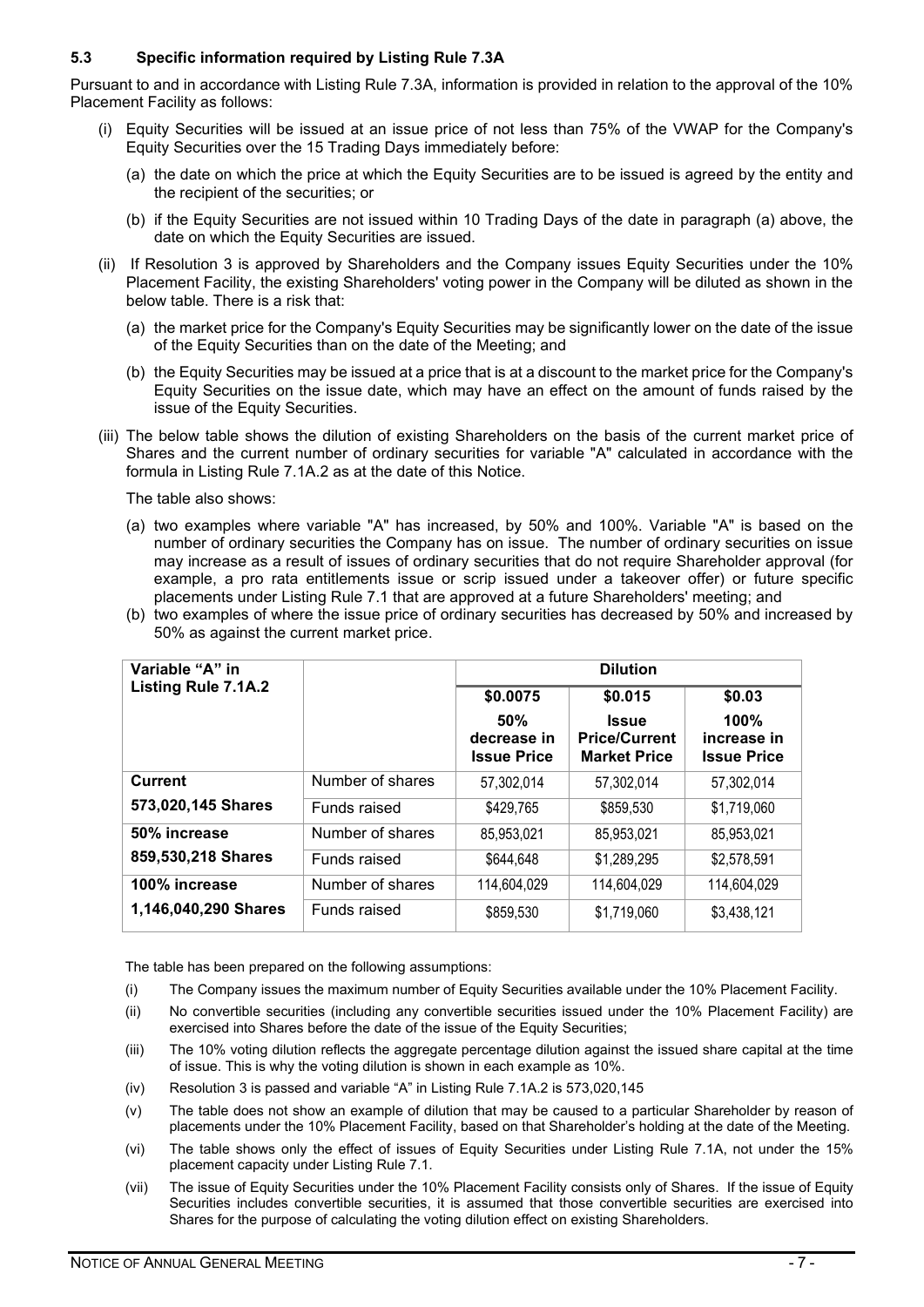(viii) The issue price is \$0.015, being the closing price of the Shares on ASX on 22 September 2021.

- (iv) The Company will only issue and allot the Equity Securities during the 10% Placement Period.
- (v) The Company may only seek to issue the Equity Securities for cash consideration. In such circumstances, the Company intends to use the funds raised towards exploration activities in Western Australia, the acquisition of new assets or investments (including expense associated with such acquisitions), feasibility study expenditure on the Company's current assets and/or general working capital.
- (vi) The Company will comply with the disclosure obligations under Listing Rules 7.1A(4) and 3.10.5A upon issue of any Equity Securities.
- (vii) The Company's allocation policy is dependent on the prevailing market conditions at the time of any proposed issue pursuant to the 10% Placement Facility. The identity of the allottees of Equity Securities will be determined on a case-by-case basis having regard to the factors including but not limited to the following:
	- the methods of raising funds that are available to the Company, including but not limited to, rights issue or other issue in which existing security holders can participate;
	- the effect of the issue of the Equity Securities on the control of the Company;
	- the financial situation and solvency of the Company; and
	- advice from corporate, financial and broking advisers (if applicable).

The allottees under the 10% Placement Facility have not been determined as at the date of this Notice but may include existing substantial Shareholders and/or new Shareholders who are not related parties or associates of a related party of the Company.

(viii) The Company previously obtained approval under ASX Listing Rule 7.1A at its last annual general meeting on 24 November 2020.

In accordance with Listing Rule 7.3A.6 the total number of Equity Securities issued in the 12 months preceding the date of this Notice of Meeting under LR 7.1A.2 was nil.

(ix) A voting exclusion statement is included in the Notice. At the date of the Notice, the Company has not approached any particular existing Shareholder or security holder or an identifiable class of existing security holder to participate in the issue of the Equity Securities. No existing Shareholder's votes will therefore be excluded under the voting exclusion in the Notice.

#### **5.4 Directors' Recommendation**

The Directors unanimously recommend Shareholders vote in favour of Resolution 3.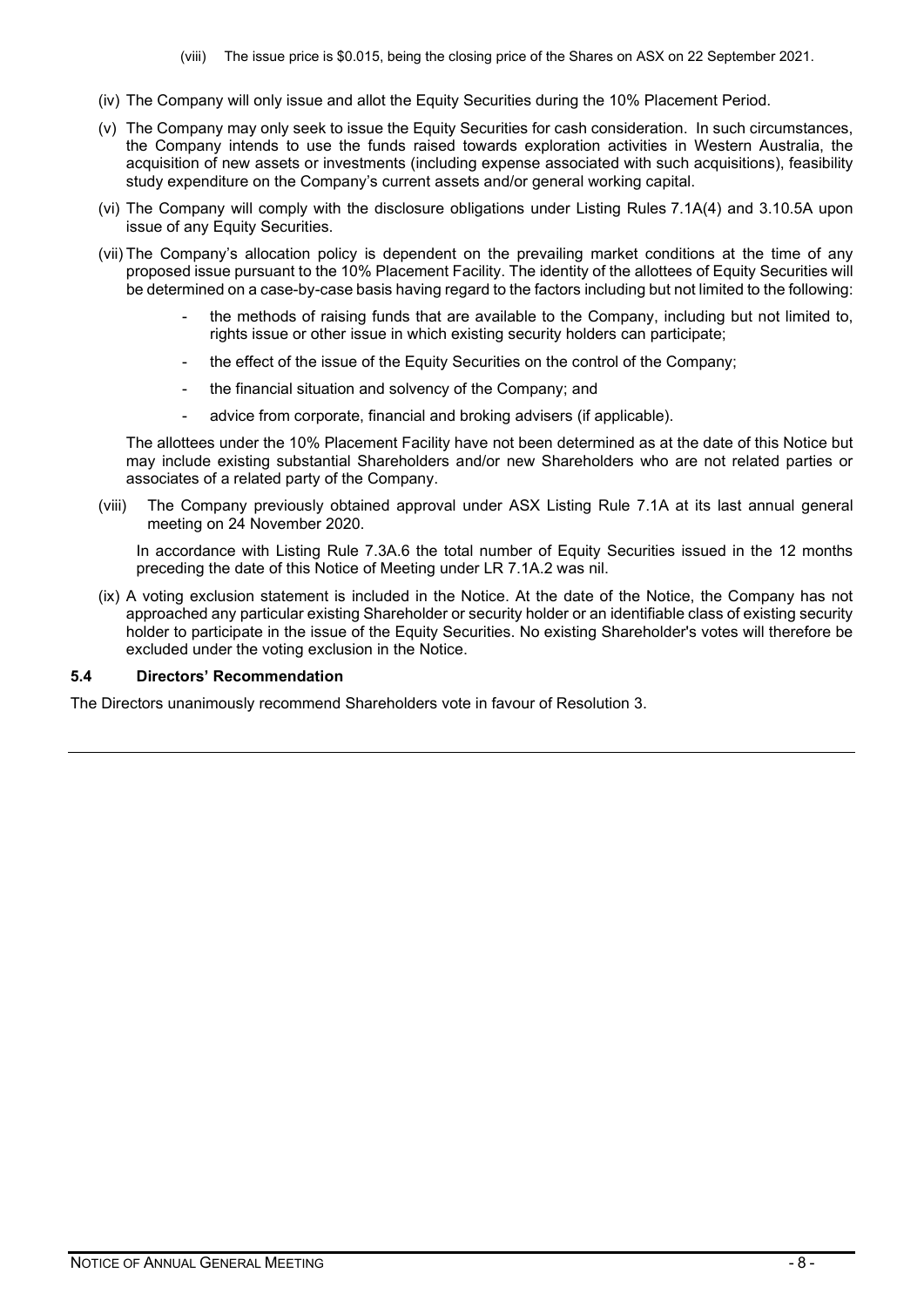#### **6. DEFINITIONS**

In this Explanatory Memorandum:

**Annual General Meeting** means the meeting of the Shareholders convened for the purposes of considering the Resolutions contained in the Notice of Annual General Meeting.

**ASX** means the Australian Securities Exchange or ASX Limited (ABN 98 008 624 691), as the context requires.

**Board** means the Board of Directors of the Company.

**Closely Related Party** of a member of the Key Management Personnel means:

(a) a spouse or child of the member;

- (b) a child of the member's spouse;
- (c) a dependent of the member or the member's spouse;
- (d) anyone else who is one of the member's family and may be expected to influence the member, or be influenced by the member, in the member's dealing with the entity;
- (e) a company the member controls; or
- (f) a person prescribed by the *Corporations Regulations 2001 (Cth*).

**Company** means Enterprise Metals Limited, ACN 123 567 073.

**Corporations Act** means the *Corporations Act 2001 (Cth).*

**Director** means a director of the Company.

**Enterprise** means Enterprise Metals Limited, ACN 123 567 073.

**Explanatory Memorandum** means the Explanatory Memorandum accompanying the Notice of Annual General Meeting.

**Key Management Personnel** has the same meaning as in the accounting standards and broadly includes those persons having authority and responsibility for planning, directing and controlling the activities of the Company, directly or indirectly, including any Director (whether executive or otherwise) of the Company.

**Listing Rules** means the listing rules of the ASX.

**Notice of Annual General Meeting or Notice** means the notice convening the Annual General Meeting accompanying this Explanatory Memorandum.

**Proxy Form** means the form of proxy accompanying this Notice of Annual General Meeting.

**Remuneration Report** means the remuneration report set out in the Directors' report section of the Company's annual financial report for the year ended 30 June 2021.

**Resolution** means a resolution proposed to be passed at the Annual General Meeting and contained in the Notice of Annual General Meeting.

**Section** means a section of the Explanatory Memorandum.

**Share** means a fully paid ordinary share in the capital of the Company.

**Shareholder** means a person entered in the Company's register as a holder of a Share.

**WST** means Western Standard Time.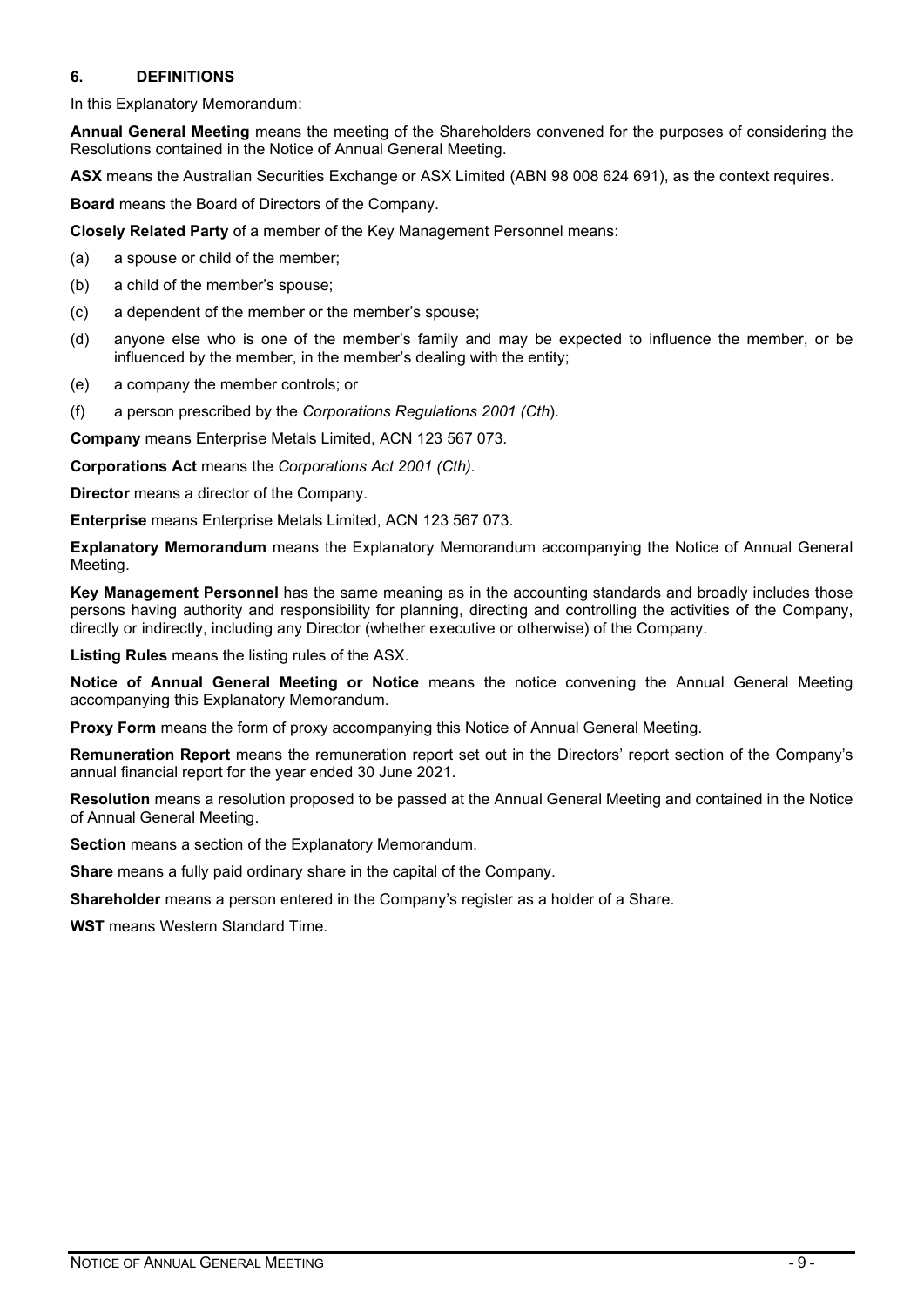

ENTERPRISE METALS LIMITED | ACN 123 567 073

# Proxy Voting Form

If you are attending the meeting in person, please bring this with you for Securituholder registration.

Holder Number:

Your proxy voting instruction must be received by 9:30am (WST) on Wednesday 27 October 2021, being not later than 48 hours before the commencement of the Meeting. Any Proxy Voting instructions received after that time will not be valid for the scheduled Meeting.

### SUBMIT YOUR PROXY VOTE ONLINE

## Vote online at<https://investor.automic.com.au/#/loginsah>

Login & Click on 'Meetings'. Use the Holder Number as shown at the top of this Proxy Voting form.

- Save Money: help minimise unnecessary print and mail costs for the Company.
- It's Quick and Secure: provides you with greater privacy, eliminates any postal delays and the risk of potentially getting lost
- Receive Vote Confirmation: instant confirmation that your vote has been processed. It also allows you to amend your vote i

### SUBMIT YOUR PROXY VOTE BY PAPER

#### Complete the form overleaf in accordance with the instructions set out below.

#### YOUR NAME AND ADDRESS

The name and address shown above is as it appears on the Company's share register. If this information is incorrect, and you have an Issuer Sponsored holding, you can update your address through the investor portal: https://investor.automic.com.au/#/home Shareholders sponsored by a broker should advise their broker of any changes.

#### STEP 1 – APPOINT A PROXY

If you wish to appoint someone other than the Chair of the Meeting as your proxy, please write the name of that Individual or body corporate. A proxy need not be a Shareholder of the Company. Otherwise if you leave this box blank, the Chair of the Meeting will be appointed as your proxy by default.

#### DEFAULT TO THE CHAIR OF THE MEETING

Any directed proxies that are not voted on a poll at the Meeting will default to the Chair of the Meeting, who is required to vote these proxies as directed. Any undirected proxies that default to the Chair of the Meeting will be voted according to the instructions set out in this Proxy Voting Form, including where the Resolutions are connected directly or indirectly with the remuneration of KMP.

#### STEP 2 - VOTES ON ITEMS OF BUSINESS

You may direct your proxy how to vote by marking one of the boxes opposite each item of business. All your shares will be voted in accordance with such a direction unless you indicate only a portion of voting rights are to be voted on any item by inserting the percentage or number of shares you wish to vote in the appropriate box or boxes. If you do not mark any of the boxes on the items of business, your proxy may vote as he or she chooses. If you mark more than one box on an item your vote on that item will be invalid.

#### APPOINTMENT OF SECOND PROXY

You may appoint up to two proxies. If you appoint two proxies, you should complete two separate Proxy Voting Forms and specify the percentage or number each proxy may exercise. If you do not specify a percentage or number, each proxy may exercise half the votes. You must return both Proxy Voting Forms together. If you require an additional Proxy Voting Form, contact Automic Registry Services.

#### SIGNING INSTRUCTIONS

Individual: Where the holding is in one name, the Shareholder must sign.

Joint holding: Where the holding is in more than one name, all Shareholders should sign.

Power of attorney: If you have not already lodged the power of attorney with the registry, please attach a certified photocopy of the power of attorney to this Proxu Voting Form when you return it.

Companies: To be signed in accordance with your Constitution. Please sign in the appropriate box which indicates the office held by you.

Email Address: Please provide your email address in the space provided.

#### By providing your email address, you elect to receive all communications despatched by the Company electronically (where legally permissible) such as a Notice of Meeting, Proxy Voting Form and Annual Report via email.

#### CORPORATE REPRESENTATIVES

If a representative of the corporation is to attend the Meeting the appropriate 'Appointment of Corporate Representative' should be produced prior to admission. A form may be obtained from the Company's share registry online at https://automic.com.au.